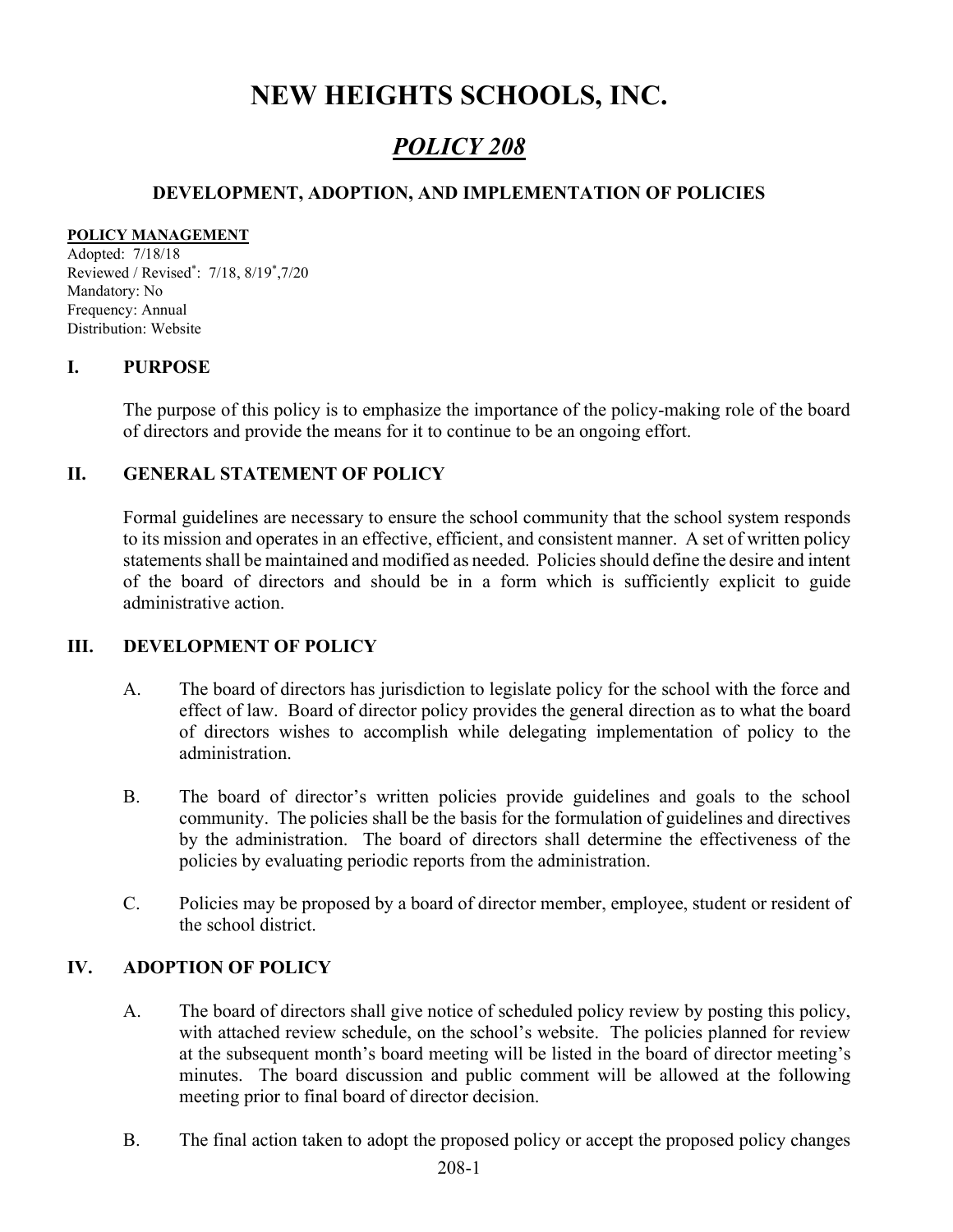shall be approved by a simple majority vote of the board of directors. The policy &/or changes will be effective on the date of passage or the date stated in the motion.

- C. In the case of an emergency, a new or modified policy may be adopted by a majority vote of a quorum of the board of directors. A statement regarding the emergency and the need for immediate adoption of the policy shall be included in the minutes. The emergency policy shall expire within one year following the emergency action unless the policy adoption procedure stated above is followed and the policy is reaffirmed. The board of directors shall have discretion to determine what constitutes an emergency situation.
- D. If a policy is modified with minor changes that do not affect the substance of the policy or because of a legal change over which the board of directors has no control, the modified policy may be approved at one meeting at the discretion of the board of directors.

#### V. IMPLEMENTATION OF POLICY

- A. The principal shall be responsible for implementing board of director policies, other than the policies that cover how the board of directors will operate. The principal shall develop administrative guidelines and directives to provide greater specificity and consistency in the process of implementation. These guidelines and directives, including employee and student handbooks, shall be subject to annual review and approval by the board of directors.
- B. Each board of director member shall have access to this policy manual, and a copy shall be placed in the office of each school attendance center. Manuals shall be available in the central office and made available for reference purposes to other interested persons.
- C. The principal, employees designated by the principal, and individual board of director members shall be responsible for keeping the policy manuals current.
- D. The board of directors shall review policies at least once every three years. The principal shall be responsible for developing a system of periodic review, addressing approximately one third of the policies annually. In addition, the board of directors shall review the following policies annually: 410 Family and Medical Leave Policy; 413 Harassment and Violence; 414 Mandated Reporting of Child Neglect or Physical or Sexual Abuse; 415 Mandated Reporting of Maltreatment of Vulnerable Adults; 506 Student Discipline; 514 Bullying Prohibition Policy; 522 Student Sex Nondiscrimination; 524 Internet Acceptable Use and Safety Policy; 616 School District System Accountability; and 806 Crisis Management Policy.
- E. When no board of director policy exists to provide guidance on a matter, the principal is authorized to act appropriately under the circumstances keeping in mind the educational philosophy and financial condition of the school district. Under such circumstances, the principal shall advise the board of directors of the need for a policy and present a recommended policy to the board of directors for approval.
- F. The board of directors shall review this policy annually to revise and update the review schedule as needed.